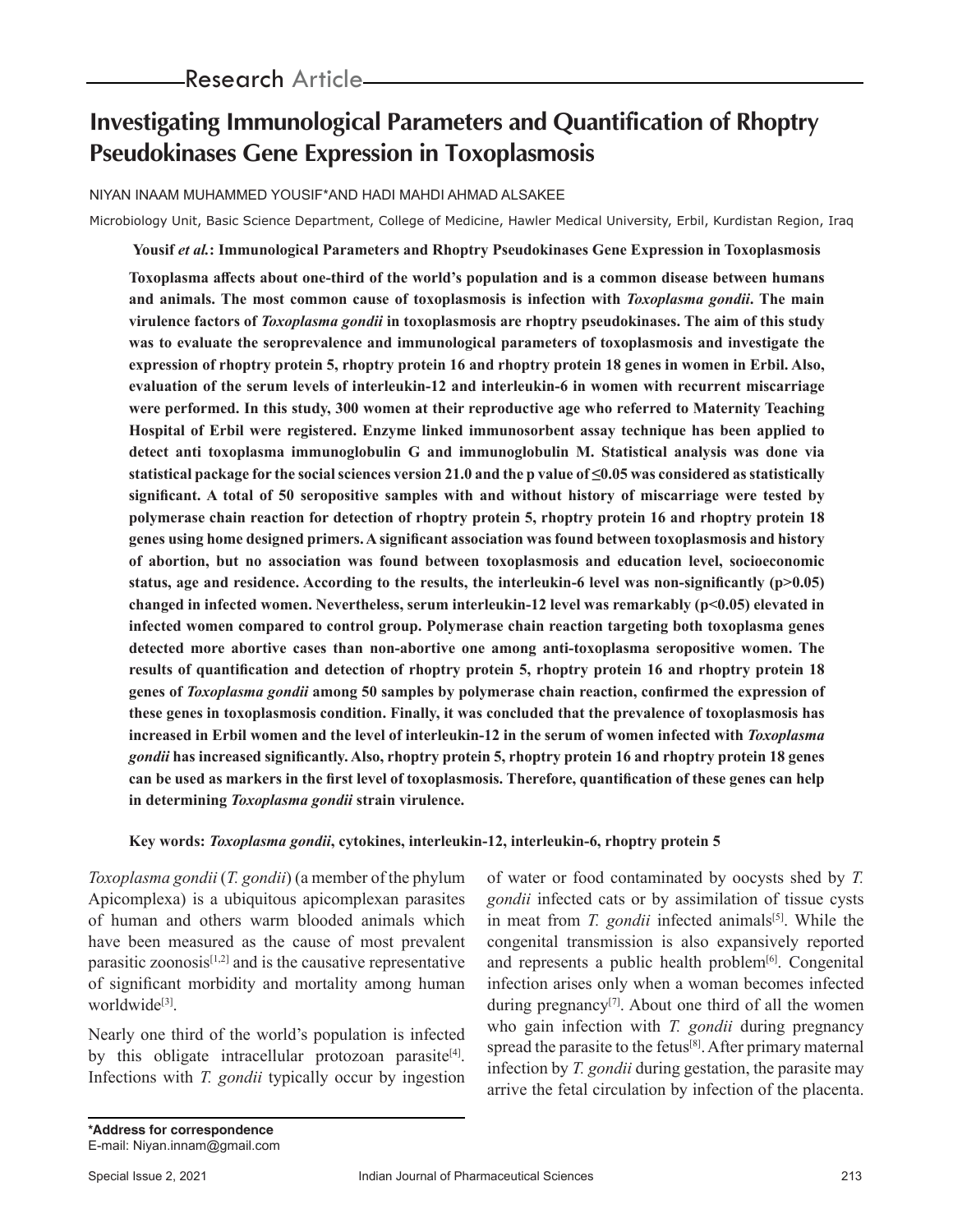The risk and severity of infection in the child rely on the time of gestation in which the mother acquires the infection[9].

Fetal toxoplasmosis, predominantly in early pregnancy can cause miscarriage, stillbirth and birth defects[10]. Early first trimester maternal infection is less prospective to result in congenital infection, but the squeal is more severe<sup>[3]</sup>. The recognition of recently acquired infection in pregnant women is, therefore, dangerous for clinical management of the mother and her fetus<sup>[11]</sup>. The clinical spectrum of *T. gondii* infections differs from asymptomatic to life threatening disease<sup>[5]</sup>. Since the infection is associated with no signs or non-specific symptoms in the great majority of individuals, mainly those with efficient immune systems and pregnant women, the diagnosis of toxoplasmosis primarily relies on serological tests. The detection and quantification of *T. gondii* antibodies in serum is used to found whether the infection acquired recently or in the distant past $[12]$ . Enzyme linked immunosorbent assay (ELISA) is the most common test accessible as commercial kits and automated platform. It is a biochemical technique used to distinguish the presence of antibody or antigen in a sample. The discovery of specific immunoglobulin M (IgM) and immunoglobulin G (IgG) antibodies has been used as serological marker for diagnosing current toxoplasmosis[13]. As an obligate intracellular parasite, *T. gondii* must attack host cells to survive and develop the infection.

During cell invasion, two subcellular organelles, micronemes and rhoptries, sequentially discharge their contents at the apical end of the parasite to mediate entry. As the parasite invades the host cell, a parasitophorous vacuole (PV) membrane is formed and surrounds the parasite. After the parasite finishes entry, other organelles, termed as dense granules (DG), secrete proteins into the PV. Dense granule proteins are supposed to function in modification of the PV for nutrient acquisition<sup>[14]</sup>. The *T. gondii* infection results in a strong and persistent T helper 1 (Th1) response considered by creation of proinflammatory cytokines including interleukin-12 (IL-12). It is known that IL-12 is produced by human dendritic cells, neutrophils and monocytes in response to *T. gondii*. Resistance to the intracellular protozoan parasite *T. gondii* is originated by the induction of IL-12, which stimulates interferon gamma (IFN-γ) synthesis by natural killer (NK) cells and T lymphocytes $[15]$ .

The crucial virulence factors of *T. gondii* are rhoptry pseudokinases (ROPs). A family of rhoptry

pseudokinases (rhoptry protein 5 (ROP5)) is expressed by the protozoan parasite, *T. gondii*<sup>[16]</sup>. The main acute virulence determinant is the pseudokinase ROP5 which is expressed by  $T$ . gondi $i$ <sup>[17]</sup>. The active rhoptry kinase rhoptry protein 18 (ROP18) is the main determinant of the difference between highly virulent and avirulent parasites. It has various targets in the host cell $[18]$ . The ROP5 and ROP18 gene alleles are highly predictive of virulence in *T. gondii*. rhoptry protein 16 (ROP16) is considered as a virulence factor that plays a major role during the primary infection in humans $[19]$ .

Therefore, the diagnosis of toxoplasmosis is mostly based on serological tests. Detection and measurement of *T. gondii* antibodies in serum is used to detect the stage of infection. On the other hand, investigating the expression of rhoptry pseudokinases is important in toxoplasmosis. Therefore the aim of this study was evaluating the seroprevalence and immunological parameters of toxoplasmosis, detecting the antitoxoplasma IgG and IgM and investigating the expression of ROP5, ROP16 and ROP18 genes in women in Erbil.

# **MATERIALS AND METHODS**

## **Seroprevalence and immunological parameters:**

A cross sectional study was carried out in Erbil city in which 300 women in their reproductive age who attended Maternity Teaching Hospital from October 2018 to March 2019 were enrolled. An informative close end questionnaire including age, residency, socioeconomic level, history and number of abortions, history and number of abnormal parities, gestational age, was obtained through direct interview. The participants were apparently healthy and women with autoimmune diseases such as rheumatoid arthritis, systemic lupus erythematosus (SLE) and those with urinary tract infection (UTI) (vaginal discharge, burning during urination, dysuria), were excluded from the study.

## **Ethical considerations:**

The study was approved by the research ethical committee of the College of Medicine, Hawler Medical University, Erbil. A verbal consent was obtained from each participant before collection of blood samples.

## **Sample collection:**

5 ml of blood was withdrawn using a sterile syringe and transferred to a clean fully labeled tube, then centrifuged at 3000 rpm for 10 min to separate the serum. The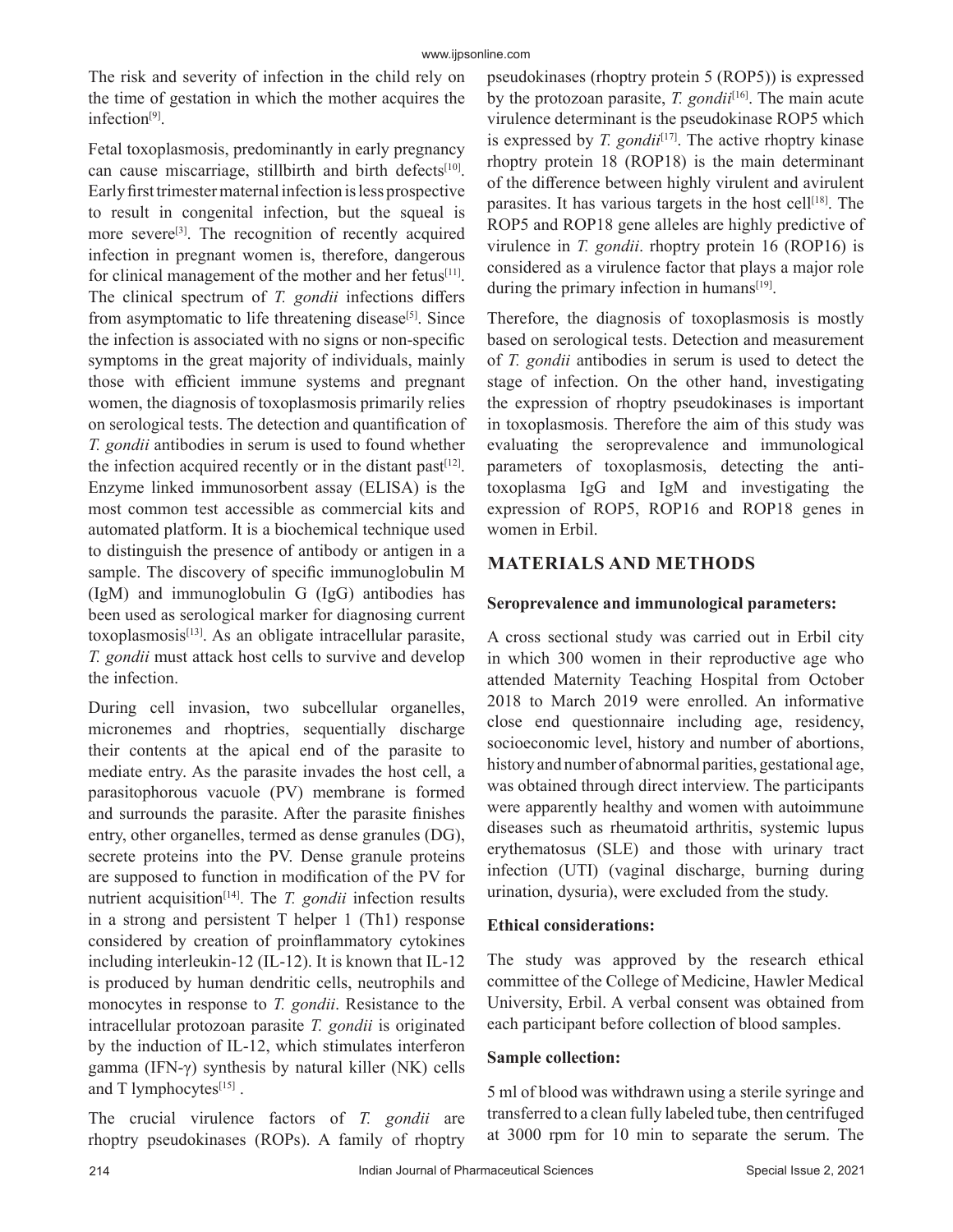separated serum was dispensed into two Eppendorf tubes fully labeled with the required information according to the questionnaire sheet designed for the study and stored at  $-20^\circ$  until used. The seroprevalence of toxoplasma antibodies was determined using ELISA technique. The ELISA kits were supplied by Bioactive Company (Germany). The procedure was done according to the manufacturer's instructions supplied with the kit.

### **C-reactive protein (CRP):**

One hundred sera samples were examined by C-reactive protein (CRP) for control group: the samples which showed serological tests negative to anti T.gondii IgG/IgM antibody were enrolled in the control group. CRP was estimated by latex fixation method via a kit (Spinreact SA, Spain) following the manufacturer's instructions.

## **Quantitative estimation of human interleukin-12 (IL-12) and interleukin-6 (IL-6) by ELISA:**

The Human IL-12 and IL-6 ELISA Kits (Komabiotech, Korea) were used for quantitative estimation of IL-12 and IL-6 in the sera samples of the case group which showed serological tests positive to anti *T. gondii* IgG/IgM antibody and control group which showed serological tests negative to anti *T. gondii* IgG/IgM antibody by CRP in accordance with the leaflet provided by the manufacturer.

## **Statistical analysis:**

The Statistical Package for Social Science (SPSS version 21.0) was used for data entry and analysis. The student t-test and Chi square were used to compare the data, p value of  $\leq 0.05$  was considered as statistically significant.

#### **Detection and quantification of gene expression:**

A total of 50 seropositive samples with and without history of miscarriage were tested by polymerase chain reaction (PCR) for detection of ROP5, ROP16 and ROP18 genes using home designed primers.

# **RESULTS AND DISCUSSION**

A total of 300 women agreed to be involved in the study. The age of the participants ranged between 18 to 48 y with a mean age of 27.36±6.28 y. Half of the participants 152 (50 %) had antibodies for *T. gondii*. Anti-Toxoplasma IgG and IgM were seropositive in 129 (43 %) and 14 (4.7 %) women, respectively. Only 9 (3 %) of women who were seropositive for toxoplasmosis carrying both anti toxoplasma IgG and IgM as expressed in fig. 1.



**Fig. 1: Prevalence of anti-toxoplasma IgM and IgG antibodies among 300 women of Erbil city, (Completely) Positive, (Complete Agents**) Negative

As it can be seen in Table 1, significant association of toxoplasmosis and history of miscarriage was observed on screening for both anti-Toxoplasma IgG and IgM antibodies (5.9 % vs. 1.1 %) by ELISA in women with and without history of miscarriage, respectively.

In respect to the socioeconomic level of the participants, the results revealed highest rate of anti-*T. gondii* IgG (27.7 %), IgM (2.7 %), both IgG and IgM (2.3 %) among women with low socioeconomic level, however, statistically no significant association was observed between toxoplasmosis and socioeconomic level as revealed in Table 2.

According to educational level of the participants, no significant (p>0.05) association of toxoplasmosis and educational level was observed Table 3.

In the current study, the age of the participants ranged between 18 to 48 y with a mean age of  $27.36\pm6.28$  y. Comparably, the results revealed that, highest rate of anti-toxoplasma (IgG 22.7 %; IgM 3.1 %; IgG and IgM, 2 %) antibodies were among women with ages ranged between 21-30 y old. However, statistical analysis revealed no significant differences in the levels of IgG  $(p=0.355)$ , IgM ( $p=0.575$ ), both IgG and IgM ( $p=0.571$ ) antibodies among the studied age groups (Table 4).

As it can be seen in Table 5, the seroprevalence of toxoplasmosis among studied women in relation to their residency, the highest rates, 65 (21.7 %), 9 (3 %), 5 (1.7 %) were observed among women who were rural inhabitants by IgG, IgM, both IgG and IgM respectively. However, statistical analysis revealed no significant differences among urban and rural inhabitants for antitoxoplasma IgG, IgM, both IgG and IgM (p=0.604, p=0.231, p=0.467) antibodies (Table 5).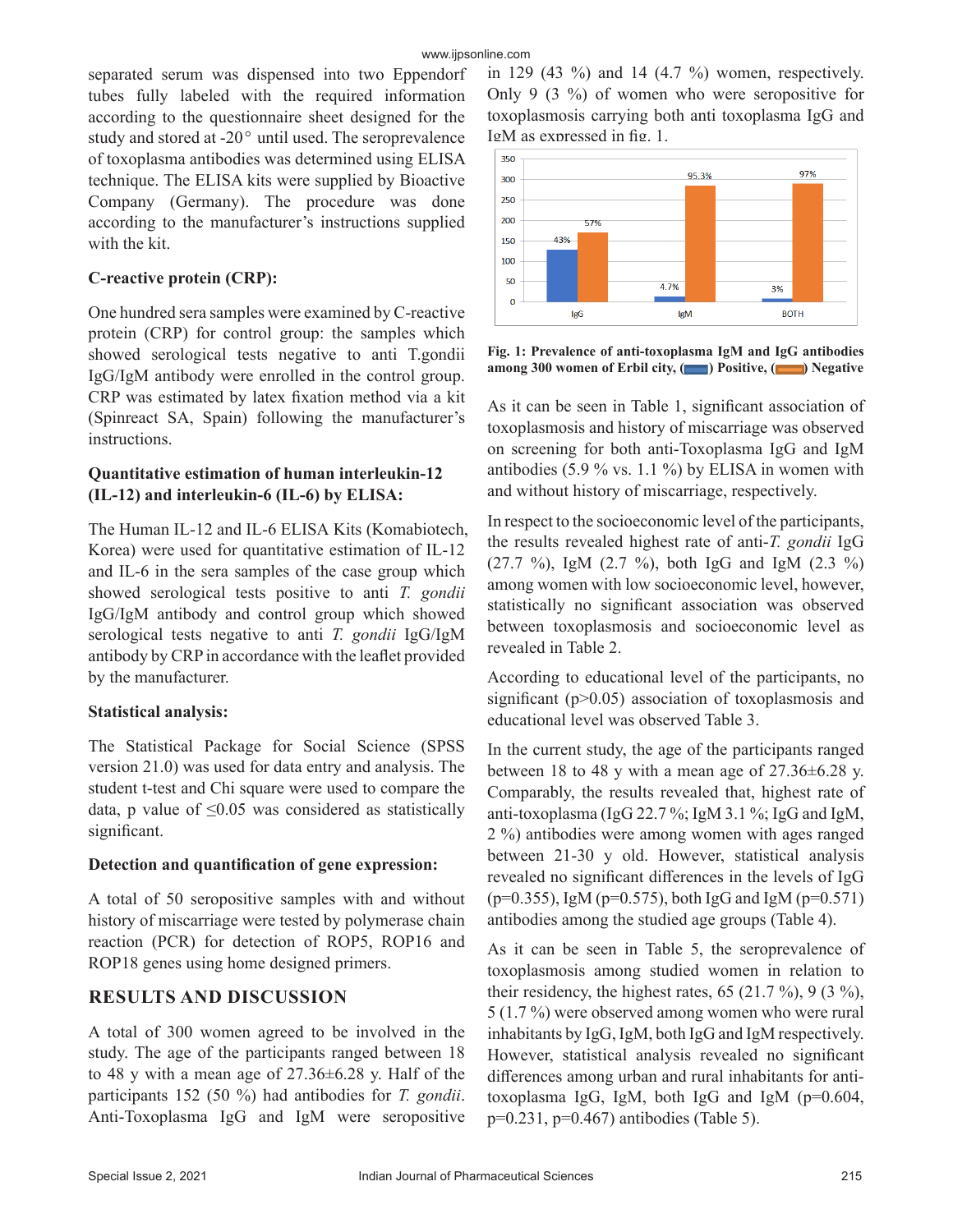## **TABLE 1: SEROPREVALENCE OF TOXOPLASMOSIS AMONG WOMEN ACCORDING TO HISTORY OF MISCARRIAGE**

|                        | No. of examined | lgG<br>lgM                  |                             | IgG and IgM                      |  |
|------------------------|-----------------|-----------------------------|-----------------------------|----------------------------------|--|
| History of miscarriage | samples         | Seropositive samples<br>(%) | Seropositive samples<br>(%) | Seropositive samples<br>$(\%)$   |  |
| Yes                    | 118             | 48 (16.0)                   | 10(3.3)                     | 7(2.3)                           |  |
| <b>No</b>              | 182             | 81(27.0)                    | 4(1.3)                      | 2(0.7)                           |  |
| Total                  | 300             | 129(43)                     | 14(4.7)                     | 9(3.0)                           |  |
| p value                | $p=0.513$       | $p=0.012$                   | $p=0.017$                   | $42.37 \pm 14.16$ <sup>*</sup> # |  |

## **TABLE 2: SEROPREVALENCE OF TOXOPLASMOSIS AMONG WOMEN ACCORDING TO SOCIOECONOMIC LEVEL**

|                     | No. of examined | IgG                         | lgM                         | IgM and IgG                 |  |
|---------------------|-----------------|-----------------------------|-----------------------------|-----------------------------|--|
| Socioeconomic level | samples         | Seropositive samples<br>(%) | Seropositive samples<br>(%) | Seropositive samples<br>(%) |  |
| Low                 | 183             | 83 (27.7)                   | 8(2.7)                      | 7(2.3)                      |  |
| Medium              | 105             | 42 (14)                     | 4(1.3)                      | 1(0.3)                      |  |
| High                | 12              | 4(1.3)                      | 2(0.7)                      | 1(0.3)                      |  |
| Total               | 300             | 129(43)                     | 14(4.7)                     | 9(3)                        |  |
| p value             | $p=0.533$       | $p=0.152$                   | $p=0.136$                   | p value                     |  |

## **TABLE 3: SEROPREVALENCE OF TOXOPLASMOSIS AMONG WOMEN ACCORDING TO EDUCATIIONAL LEVEL**

|                   | No. of examined | <b>IgM</b><br>lgG           |                             | IgG and IgM                 | Total            |  |
|-------------------|-----------------|-----------------------------|-----------------------------|-----------------------------|------------------|--|
| Education         | samples         | Seropositive<br>samples (%) | Seropositive<br>samples (%) | Seropositive<br>samples (%) | Seropositive (%) |  |
| Primary           | 64              | 25(8.3)                     | 1(0.3)                      | 1(0.3)                      | 27(17.7)         |  |
| Secondary         | 75              | 28(9.3)                     | 2(0.7)                      | 0(0.0)                      | 30 (19.7)        |  |
| University        | 52              | 53 (17.7)                   | 8(2.7)                      | 6(2.0)                      | 67 (44)          |  |
| <b>Illiterate</b> | 109             | 53 (17.7)                   | 8(2.7)                      | 6(2.0)                      | 67 (44)          |  |
| Total             | 300             | 129 (43)                    | 14(4.7)                     | 9(3.0)                      | 152 (50.6)       |  |
| p value           |                 | $p=0.419$                   | $p = 0302$                  | $p=0.123$                   | $p=0.113$        |  |

#### **TABLE 4: AGE DISTRIBUTION OF ANTI-TOXOPLASMA ANTIBODIES AMONG WOMEN WITH TOXOPLASMOSIS**

| Age       | No. of examined | lgG       | lgM                                                                       | lgG and lgM |  |
|-----------|-----------------|-----------|---------------------------------------------------------------------------|-------------|--|
|           | samples         |           | Seropositive sample (%) Seropositive samples (%) Seropositive samples (%) |             |  |
| $\leq$ 20 | 52              | 18(6.0)   | 1(0.3)                                                                    | 0(0.0)      |  |
| $21 - 30$ | 156             | 68 (22.7) | 9(3)                                                                      | 6(2)        |  |
| $31 - 40$ | 87              | 41 (13.7) | 4(1.3)                                                                    | 3(1)        |  |
| $\geq 41$ | 5               | 2(0.7)    | 0(0)                                                                      | 0(0)        |  |
| Total     | 230             | 129(43)   | 14(4.7)                                                                   | 9(3.0)      |  |
| p value   | $p=0.355$       | $p=0.575$ | $p=0.571$                                                                 | p value     |  |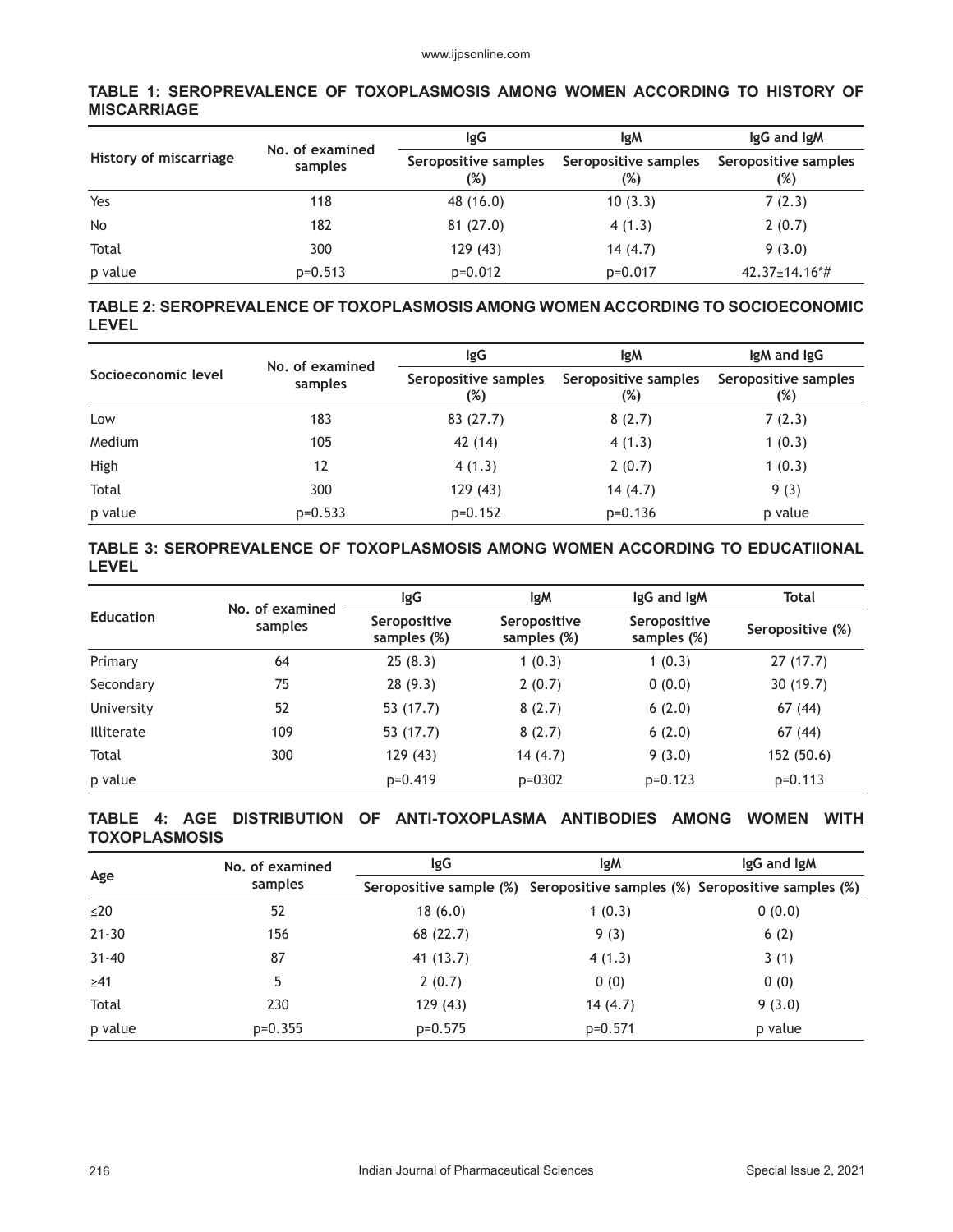|           | No. of examined | IgG                                               | lgM          |              |
|-----------|-----------------|---------------------------------------------------|--------------|--------------|
| Residency | samples         | Seropositive samples (%) Seropositive samples (%) |              | Seropositive |
| Urban     | 155             | 64(21.3)                                          | 5(1.7%)      | 4 $(1.3\%)$  |
| Rural     | 145             | 65(21.7)                                          | $9(3.0\%)$   | 5(1.7%)      |
|           | 300             | 129(43)                                           | 14 $(4.7\%)$ | $9(3.0\%)$   |
| $p=0.575$ | $p=0.575$       | $p=0.575$                                         | $p=0.575$    | $p=0.575$    |

**TABLE 5: SEROPREVALENCE OF TOXOPLASMOSIS AMONG WOMEN ACCORDING TO HISTORY OF RESIDENCY**

A total of 50 samples tested by PCR for detection of ROP5, ROP16 and ROP18 genes by home designed primers, 11  $(22 \%)$  and 22  $(44 \%)$  of them showed positive results for ROP5 and ROP16 respectively. 7 (14 %) of them showed positive results for ROP18. PCR targeting *T. gondii* ROP16 gene was more efficient (Table 6, fig. 2).



**Fig. 2: The frequency of ROP5, ROP16 and ROP18 genes in 50 seropositive samples by PCR** 

Table 7 shows the results of molecular detection of toxoplasmosis in blood of women with and without history of miscarriage that showed seropositive results for anti-Toxoplasma IgM and IgG by ELISA. ROP5, ROP16 and ROP18 genes were positive in 8 (16 %), 18

(36 %) and 6 (12 %) of abortive women, respectively versus 3 (6 %) 4 (8 %) and 1 (2 %) for ROP5, ROP16 and ROP18, respectively in non-abortive women. Comparably but not significantly, for ROP5 ( $p=0.498$ ) and ROP18 ( $p=0.229$ ), there were no differences between women with miscarriage and those without miscarriage, in regard of ROP5 and ROP18, while there was a significant association of ROP16 ( $p=0.010$ ) and history of miscarriage. PCR targeting both toxoplasma genes detected more abortive cases than non-abortive one among anti-Toxoplasma seropositive women (fig. 3).



**Fig. 3: PCR amplification of B1 gene of** *T. gondii* **genome on 2 % agarose gel using primers specific for** *T. gondii***, positive samples revealed 96 bp bands for B1 gene**

**Lane 1: DNA ladder. Lane 2, 3, 4 and 9: negative samples for B1. Lane: 5, 6, 7, 8 are positive samples for B1 gene** 

## **TABLE 6: THE FREQUENCIES OF ROP5, ROP16 AND ROP18 GENES AMONG 50 SEROPOSITIVE SAMPLES WITH AND WITHOUT HISTORY OF MISCARRIAGE BY PCR**

|                   | Positive samples |                | <b>Negative samples</b> |                |  |
|-------------------|------------------|----------------|-------------------------|----------------|--|
| Genes             | <b>Number</b>    | Percentage (%) | <b>Number</b>           | Percentage (%) |  |
| ROP <sub>5</sub>  | 11               |                | 39                      | 78             |  |
| ROP <sub>16</sub> | 22               | 44             | 28                      | 56             |  |
| ROP <sub>18</sub> |                  | 14             | 43                      | 86             |  |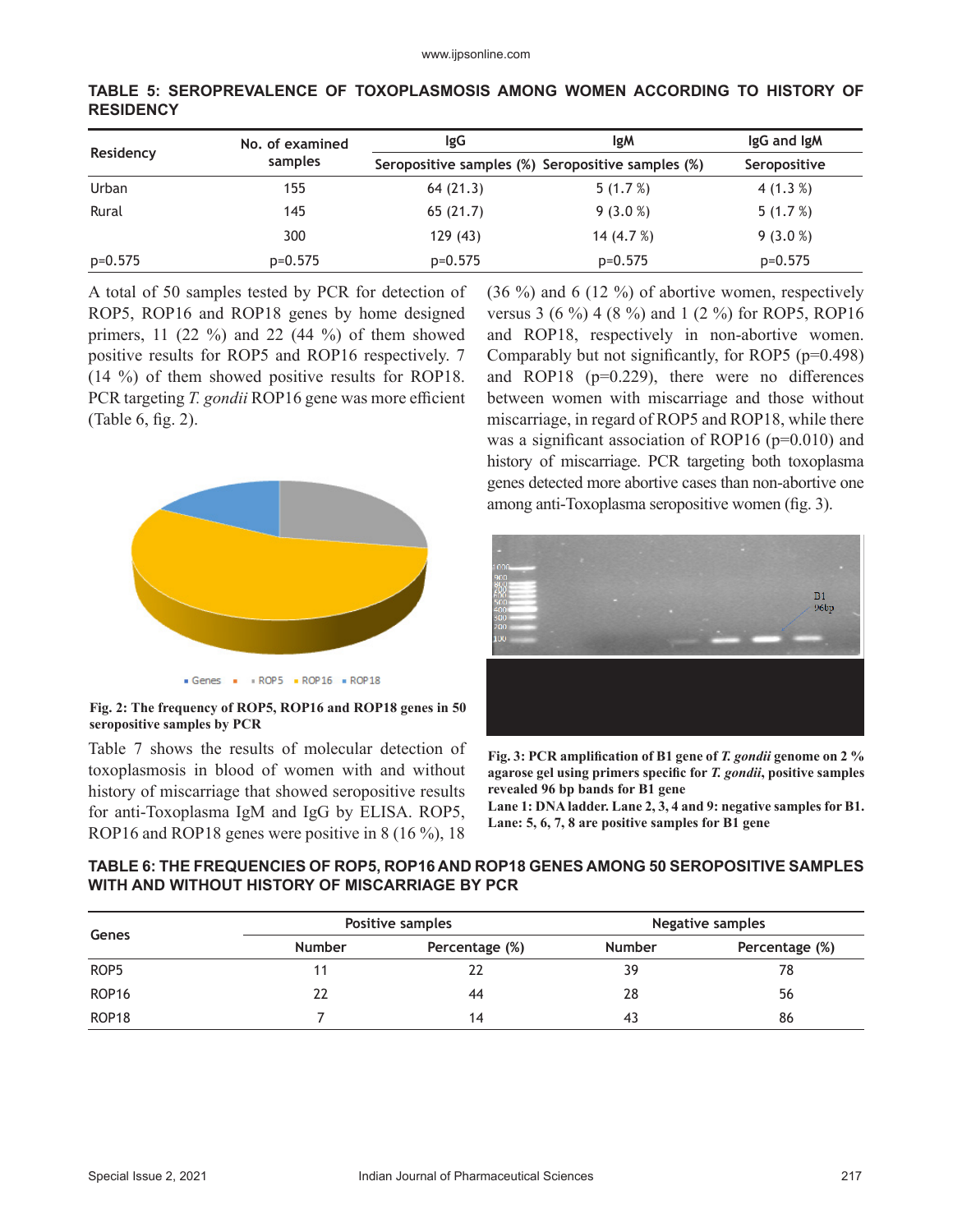|                        |                            | ROP <sub>5</sub>                             | <b>ROP16</b>                                 | <b>ROP18</b>                                        |
|------------------------|----------------------------|----------------------------------------------|----------------------------------------------|-----------------------------------------------------|
| History of miscarriage | No. of examined<br>samples | Positive samples<br>number and<br>percentage | Positive samples<br>number and<br>percentage | <b>Positive samples</b><br>number and<br>percentage |
| Yes                    | 31                         | 8(25.8%)                                     | 18 (58.1 %)                                  | 6(19.4%)                                            |
| <b>No</b>              | 19                         | 3 $(15.8\%)$                                 | 4 $(21.1\%)$                                 | 1 $(5.3 %)$                                         |
| Total                  | 50                         | 11 $(22%)$                                   | 22(44%)                                      | 7(14%)                                              |
| p value                |                            | $p=0.498$                                    | $p=0.010$                                    | $p=0.229$                                           |

**TABLE 7: MOLECULAR DETECTIN OF ROP5, ROP16 AND ROP18 GENES OF** *T. GONDII* **AMONG 50 SAMPLES BY PCR IN TERMS OF HISTORY OF MISCARRIAGE**

Out of 50 blood samples that were collected from pregnant women, conventional PCR analysis for *T. gondii* ROP5, ROP16 and ROP18 genes revealed that 11  $(22 \%)$  and 22  $(44 \%)$  of the total samples, demonstrated the 144 bp band of *T. gondii* ROP5 and 260 bp band of *T. gondii* ROP16 respectively. Only 7 (14 %) demonstrated 74 bp band for ROP18 (fig. 4-7).



**Fig. 4: PCR amplification of ROP5 gene of** *T. gondii* **genome on 2 % agarose gel using primers specific for** *T. gondii***, positive samples revealed 144 bp bands for ROP5** 

**Lane 1, 3, 4, 5: positive samples for ROP5. Lane 7: DNA Ladder and Lane 2 and 6 are negative samples for ROP5 gene**



**Fig. 5: PCR amplification of B1 and ROP5 genes of** *T. gondii* **genome on 2 % agarose gel using primers specific for** *T. gondii***, positive samples reveal 96 bp bands for B1 gene and 144 bp bands for ROP5** 

**Lane 1, 2 & 3: positive samples for ROP5. Lane 4: DNA Ladder and Lane 5 and 6: B1 gene positive**





**Lane 1 DNA marker (100 bp ladder), Lane 2, 3, 4, 5, 8, 9 and 11 are positive samples, Lane 6, 7 and 10 are negative samples**





**Lane 1: DNA marker (100 bp ladder), Lane 2, 4, 5, 7 are positive samples, Lane 3 and 6 are negative samples**

Patients in this study did not differ on any of the demographic variables examined. Regarding the age of the participants, the highest levels of anti-toxoplasma (IgG 22.7 %; IgM 3 %; IgG and IgM 2 %) antibodies has observed among ages between 21-30 y old although, no significant association was revealed by statistical analysis. In Sudan, the estimated seroprevalence of toxoplasmosis increased between the ages of 21 and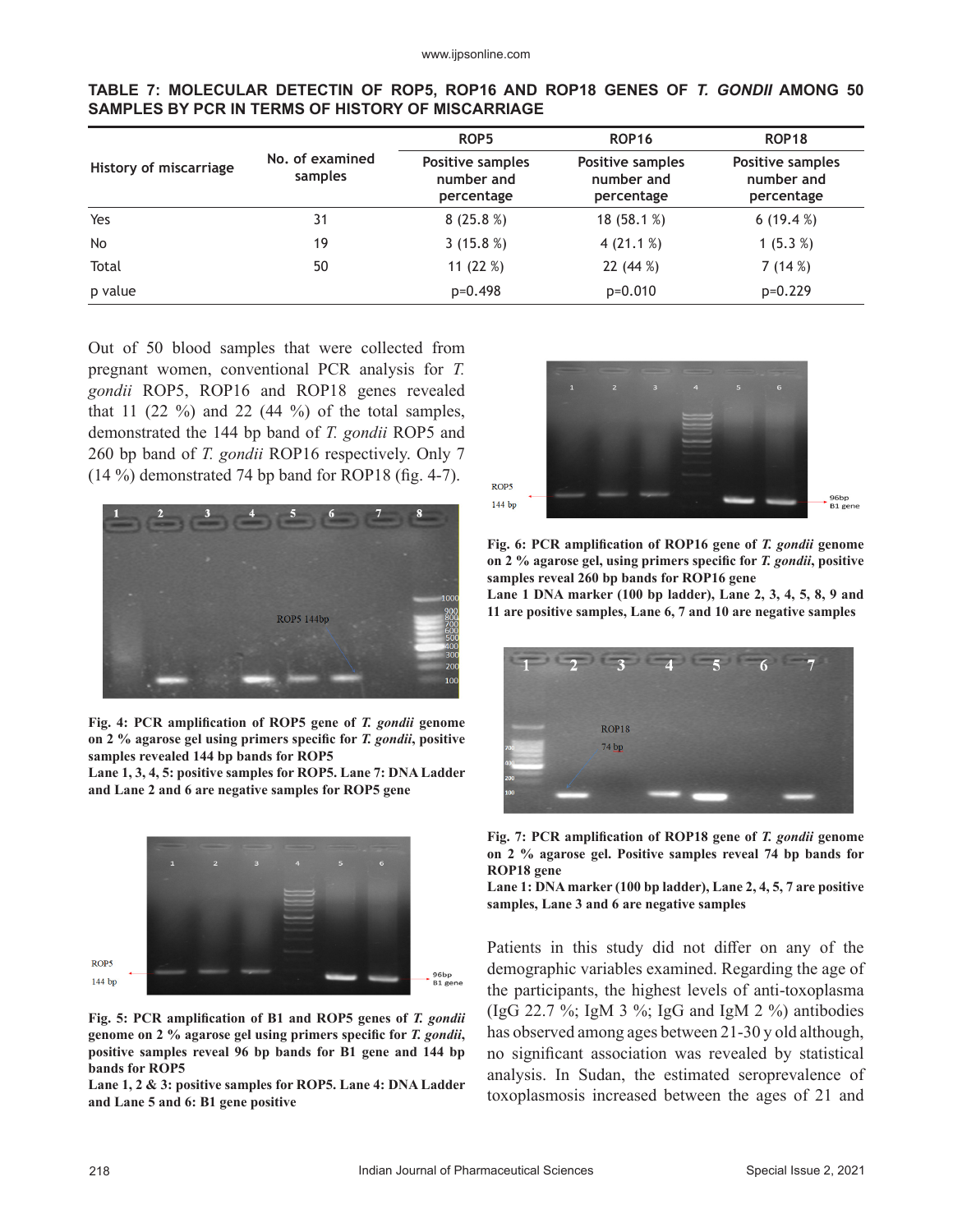30. Because this is the most fertile childbearing age for women, they are at high risk<sup>[20]</sup>. Another study carried out in Saudi Arabia concluded that the highest level of toxoplasmosis was observed in women as they get older (63 %); this is due to the increased risk of exposure to the *T. gondii* parasite<sup>[21]</sup>.

However, in the present study, no significant association of anti-toxoplasma antibodies and the socioeconomic level was observed. Women with low socioeconomic status may be at risk of recurrent infections as a result of the unhygienic environment in which they live<sup>[22]</sup>. In addition, the current study found no statistically significant differences in toxoplasmosis among pregnant women and educational levels, suggesting that educational levels have no impact on infection. This finding is consistent with the result as obtained by Kamal *et al.* 2015 in Egypt<sup>[23]</sup>. On the other hand, a study done by Malarvizhi *et al.* (2012) in India demonstrated that the infection was more prevalent among illiterate women[24]. This controversy may be referred into the date of investigations and information growth in the world of media and social networks.

Another interesting finding was that significant correlation between toxoplasmosis and history of abortion in screening for both anti-Toxoplasma IgG and IgM antibodies in women with and without a history of abortion observed. Serological screening of the toxoplasmosis among 300 pregnant and non-pregnant women with and without a history of abortion revealed that 129 (43 %) of the samples had a positive IgG, 14  $(4.7\%)$  IgM and 9 of the cases  $(3\%)$  had a positive both IgG and IgM. Comparably, these results are consistent with previous studies that carried out in Erbil. Abdulla et al. (2017)<sup>[25]</sup> reported that the seroprevalence levels of toxoplasmosis were 92 (34.98 %) and 34 (12.93 %) for IgG and IgM, respectively, among women who referred to Teaching Maternity Hospital in Erbil from December 2015 to April 2016. Also, Bakre *et al.* (2016) [3] observed 15.3 % and 5.3 % positive cases for IgG and IgM, respectively. In Duhok province, Iraq, the seroprevalence levels relation to some demographic factors were found to be 282 (35.61 %) for IgG and 6 (0.76 %) for IgM among females<sup>[26]</sup>. In Basra, a study involving pregnant women found IgG and IgM seroprevalence levels of 11.3 % and 1.13 % respectively, among female university students of childbearing age<sup>[27]</sup>. Another research conducted in Baghdad, Iraq on 120 women who had spontaneous abortions found that 43.33 % were positive for anti-toxoplasma antibodies, with 4.16 % having IgM, 25.83 % having IgG and

13.33 % having both IgM and IgG positive reactions. Subsequently, the authors have clarified the possible association between toxoplasmosis and the occurrence of abortion<sup>[28]</sup>. Furthermore, the infection rate was also recorded in some neighboring countries, such as Iran, where Sharifi *et al.* found that (23.2 %) and (7.2 %) of women had chronic and acute infections, respectively<sup>[29]</sup>. Anti *T. gondii* IgG and IgM antibodies were found to be 20 % and 6.2 %, respectively, in another study conducted by Aqeely *et al.* (2014) in Saudi Arabia<sup>[30]</sup>. One of the most common causes of abortion in pregnant women is toxoplasmosis. The majority of miscarriages occur during the acute phase of infection and in the first trimester of pregnancy[31]. A study from Southwest of Iran showed different results to this study; after testing the sera of 130 abortive and 130 non-abortive women by ELISA, no statistical difference (p>0.05 %) was detected between toxoplasma infection and abortion<sup>[32]</sup>.

The highest rates of toxoplasmosis, 65 (21.7 %), 9 (3  $%$ ) and 5 (1.7 %), were found in women who were rural residents by IgG, IgM and both IgG and IgM respectively, in the current report. The prevalence of toxoplasmosis in humans is related to a variety of risk factors[33]. Consumption of vegetables treated with polluted water, among other risk factors, may have increased the prevalence of toxoplasmosis in a rural area. Other risk factors for toxoplasmosis include personal hygiene, eating habits and socioeconomic status.

In this research, the mean concentration of IL-12 in the sera of women with toxoplasmosis  $(232.81 \pm 51.58)$ was significantly higher than that in the healthy control group (152.96±37.90). In response to *T. gondii* infection, however, the amount of IL-6 did change significantly. *T. gondii*, an intracellular protozoan, is the causative agent of toxoplasmosis. It plays a crucial role in abortion and congenital diseases in pregnant women, all of which result in an infant's birth defect. Toxoplasmosis is one of the most common and successful parasitic infectious diseases in the world, mainly due to its rapid spread<sup>[26]</sup>. Toxoplasmosis significantly increases IL-12 and IL-6 levels. Toxoplasmosis exposure, according to some in vitro studies, stimulates IL-12 secretion from human monocytes $[34]$ ; in turn, IL-12 promotes the production of IFN-γ, a key mediator of human immunity. The most crucial cytokine produced in response to *T. gondii* infection is IFN- $\gamma^{[35]}$ . Furthermore, IFN- $\gamma$  controls the intracellular parasite in a cell autonomous manner; additionally, IFN-γ inhibits parasitic replication in the human body by increasing tryptophan degradation in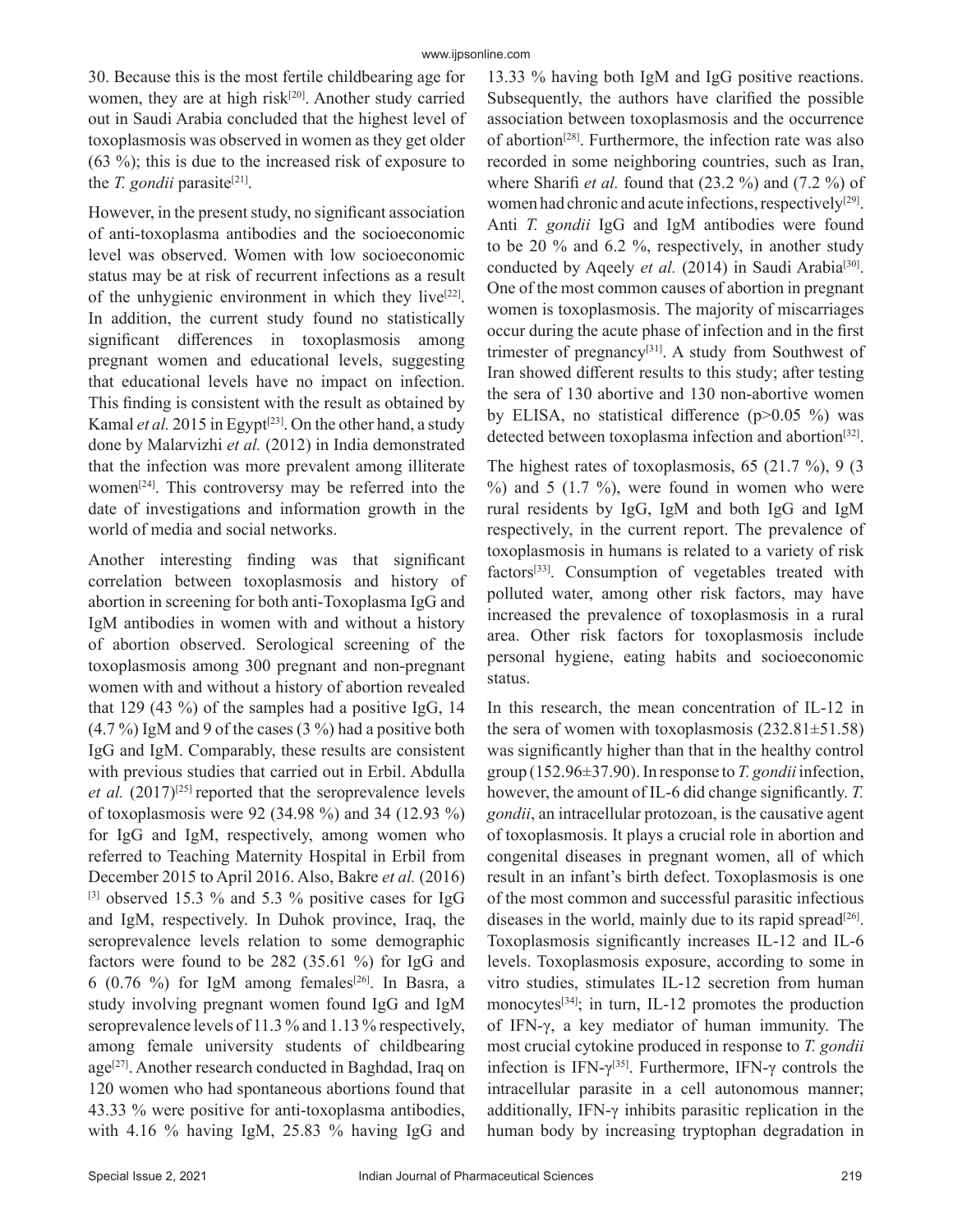human fibroblasts. Otherwise, IL-6 secretion is essential for maintaining a normal pregnancy and reducing the risk of spontaneous abortion<sup>[36]</sup>.

The results of quantification and detection of ROP5, ROP16 and ROP18 genes of *T. gondii* among 50 samples by PCR, confirmed the expression of these genes in toxoplasmosis condition. These findings showed the importance of ROP5, ROP16 and ROP18 in determining *T. gondii* strain virulence. Rego *et al.* (2017) concluded that in determining *T. gondii* virulence in mice, the virulence protein ROP18, analyzed alone or in combination with ROP5, was effective<sup>[37]</sup>. The results of the study of Dubey *et al.* (2014) showed that there is an association between genotypes of ROP5 and ROP18 with mouse virulence of *T. gondii* genotypes<sup>[38]</sup>. As a result, the seroprevalence of toxoplasmosis is relatively high in Erbil and the IL-12 level was significantly elevated in the sera of toxoplasmosis infected women.

In conclusion, according to the findings of this study, toxoplasmosis seroprevalence and immunological parameters are significantly elevated in infected women, particularly serum IL-12 in women with recurrent abortion. However, significant changes in IL-6 levels were observed; additionally, rural inhabitant women have higher seroprevalence. As a result, the study suggests that seroprevalence and immunological parameters have to be screened among pregnant women to assess the severity and presence of infection in pregnant women in order to prevent infection spread. Also, ROP5, ROP16 and ROP18 genes can be used as markers in the first level of toxoplasmosis. Therefore, quantification of these genes can help in determination of *T. gondii* strain virulence.

# **Conflict of Interests:**

The authors declared no conflict of interest.

# **REFERENCES**

- 1. Michel N, Sama LF, Kamgue OG, Tchenkam VP, Wam EC. Seroprevalence of *Toxoplasma gondii* IgG and IgM antibodies and associated risks factors in tuberculosis patients admitted at the Bamenda regional hospital, NW Cameroon. Arch Clin Microbiol 2020;11(1):104.
- 2. Sabry MA, Reda WW. Infection by cyst producing Protozoa among human and food producing animals in Egypt. J Biol Sci 2008;8:889-95.
- Bakre HM. Serological tests and polymerase chain reaction for detection of *Toxoplasma gondii* infection in women attending for premarital examination. Zanco J Med Sci 2016;20(3):1476- 84.
- 4. Borkakoty B, Biswas D, Jakharia A, Mahanta J. Seroprevalence of *Toxoplasma gondii* among pregnant women in Northeast India. J Assoc Physicians India 2016;64(10):24-8.
- 5. Alvarado-Esquivel C, Pacheco-Vega SJ, Salcedo-Jaquez M, Sanchez-Anguiano LF, Hernandez-Tinoco J, Rabago-Sanchez E, *et al.* Stillbirth history and *Toxoplasma gondii* infection in women attending public health centers in a northern Mexican City. Eur J Microbiol Immunol 2015;5(2):164-71.
- 6. de Melo RP, Wanderley FS, Porto WJ, de Morais Pedrosa C, Hamilton CM, de Oliveira MH, *et al.* Description of an atypical *Toxoplasma gondii* isolate from a case of congenital toxoplasmosis in northeastern Brazil. Parasitol Res 2020;119(8):2727-31.
- 7. Hill D, Dubey JP. *Toxoplasma gondii*: transmission, diagnosis and prevention. Clin Microbiol Infect 2002;8(10):634-40.
- 8. Ichhpujani RL, Mittal V. Toxoplasmosis-An update. Trop Parasitol 2011;1:9-14.
- 9. Elbez-Rubinstein A, Ajzenberg D, Darde ML, Cohen R, Dumetre A, Yera H, *et al.* Congenital toxoplasmosis and reinfection during pregnancy: case report, strain characterization, experimental model of reinfection and review. J Infect Dis 2009;199(2):280-5.
- 10. Saadatnia G, Golkar M. A review on human toxoplasmosis. Scand J Infect Dis 2012;44(11):805-14.
- 11. Laliberte J, Carruthers VB. Host cell manipulation by the human pathogen *Toxoplasma gondii*. Cell Mol Life Sci 2008;65(12):1900-15.
- 12. Aldebert D, Durand F, Mercier C, Brenier-Pinchart MP, Cesbron-Delauw MF, Pelloux H. *Toxoplasma gondii* triggers secretion of interleukin-12 but low level of interleukin-10 from the THP-1 human monocytic cell line. Cytokine 2007;37(3):206-11.
- 13. Khan IA, Ouellette C, Chen K, Moretto M. Toxoplasma: immunity and pathogenesis. Curr Clin Microbiol Rep 2019;6(1):44-50.
- 14. Goldstein EJ, Montoya JG, Remington JS. Management of *Toxoplasma gondii* infection during pregnancy. Clin Infect Dis 2008;47(4):554-66.
- 15. Singh S. Mother-to-child transmission and diagnosis of *Toxoplasma gondii* infection during pregnancy. Indian J Med Microbiol 2003;21(2):69-76.
- 16. Etheridge RD, Alaganan A, Tang K, Lou HJ, Turk BE, Sibley LD. The Toxoplasma pseudokinase ROP5 forms complexes with ROP18 and ROP17 kinases that synergize to control acute virulence in mice. Cell Host Microbe 2014;15(5):537-50.
- 17. Reese ML, Shah N, Boothroyd JC. The Toxoplasma pseudokinase ROP5 is an allosteric inhibitor of the immunityrelated GTPases. J Biol Chem 2014;289(40):27849-58.
- 18. Shwab EK, Jiang T, Pena HF, Gennari SM, Dubey JP, Su C. The ROP18 and ROP5 gene allele types are highly predictive of virulence in mice across globally distributed strains of *Toxoplasma gondii*. Int J Parasitol 2016;46(2):141-6.
- 19. Hernandez-de-Los-Rios A, Murillo-Leon M, Mantilla-Muriel LE, Arenas AF, Vargas-Montes M, Cardona N, *et al.* Influence of two major *Toxoplasma gondii* virulence factors (ROP16 and ROP18) on the immune response of peripheral blood mononuclear cells to human toxoplasmosis infection. Front Cell Infect Microbiol 2019;9:413.
- 20. Mustafa M, Fathy F, Mirghani A, Mohamed MA, Muneer MS, Ahmed AE, *et al.* Prevalence and risk factors profile of seropositive *Toxoplasma gondii* infection among apparently immunocompetent Sudanese women. BMC Res Notes 2019;12(1):1-6.
- 21. Alzaheb RA, Al-Amer O. The seroprevalence and risk factors of toxoplasmosis among female undergraduate university students in Saudi Arabia. Oman Med J 2017;32(6):486.